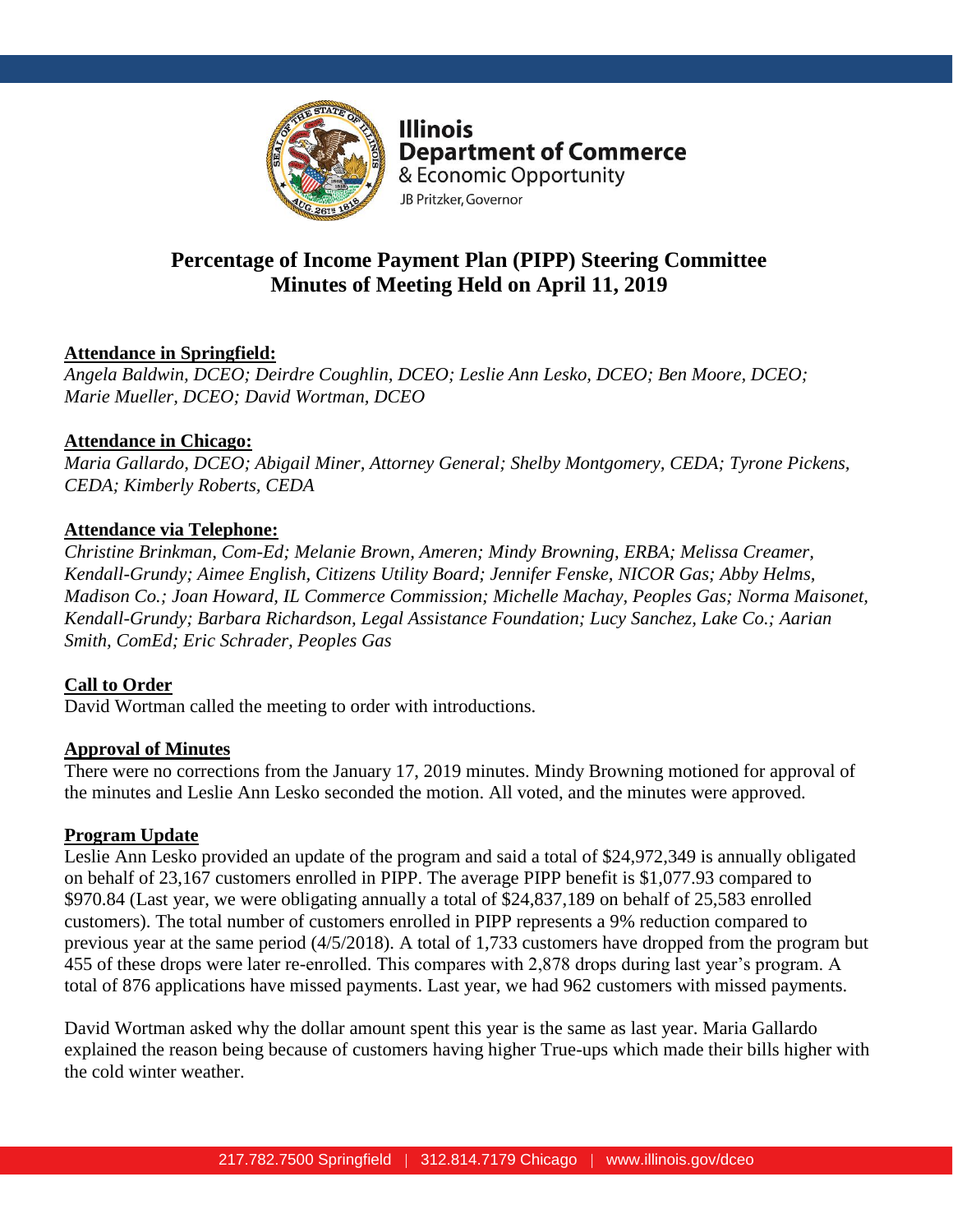### **Next Recertification Process**

Maria Gallardo gave the Recertification Process report. A Procedure Letter will be sent to the LAAs sometime in May to announce the start of the recertification and provide guidance to them. The majority of our PIPP customers will recertify in the months of July and August.

We should expect to receive the first Advanced True Up messages in STARS from the utilities sometime in May. STARS will send automatic letters to customers to remind them to contact their local agency for recertification. A total of 2 letters will be sent to the customers to inform them about their recertification requirement. Customers visit the LAA when they are in "Ready for Customer" status. The True Up Adjustment benefit is available in October to customers who drop during the recertification appointment, want the higher DVP benefit amount, and are in good standing with their utility payments.

PIPP Recertification choices are: remain on PIPP, Drop-Over income, drop due to Missed payment with one vendor, Voluntary Drop, Drop-Ineligible, and Drop- No True Up Adjustment—available in October. We will also manage the 6/30 special drops with Kestner Consulting.

A PIPP Recertification Refresher webinar will be scheduled on May  $31<sup>st</sup>$ . This will also include Kestner Consulting with STARS-PIPP.

Maria asked the utility companies if they had data to share because of the colder winter months. Jennifer Fenske said she did not but will look in to it and get back to her. Maria asked if ComEd or Peoples Gas had any comments. Aarian Smith said she did not but can pull the report as well as Ameren and Peoples Gas.

Leslie Ann asked Kimberly Roberts if she was keeping the same spreadsheet as Jen Schmidt with the temperatures and she said yes. Leslie Ann asked how it was looking. Kim said for the month of January-March, it has been up about 2 to 3 degrees higher than normal. She also said they are expecting the True-Ups to be higher as well.

#### **PIPP Enrollment Period End Date**

Maria Gallardo provided information on the New PIPP enrollment applications which will start in October 2019. She stated that 2020 PIPP allocation will be approx. \$40M again. New customers to be added, per funding availability. The Office of Community Assistance (OCA) will work with the LAAs to determine if PIPP will be expanded in the LAA service territory to add new customers. She said some LAAs reached their capacity and ran out of funds.

Leslie Ann reiterated what Maria said and indicated that since STARS, is an automated system, the LAAs should be able to do more with new customers being added. She also stated that if they have questions, they can contact her or Maria.

#### **Working Group and Policy Updates**

Leslie Ann announced that there will be few Working Group meetings with a small group of LAAs to discuss recommendations for policy changes or clarification needed in the manual. There are about 17